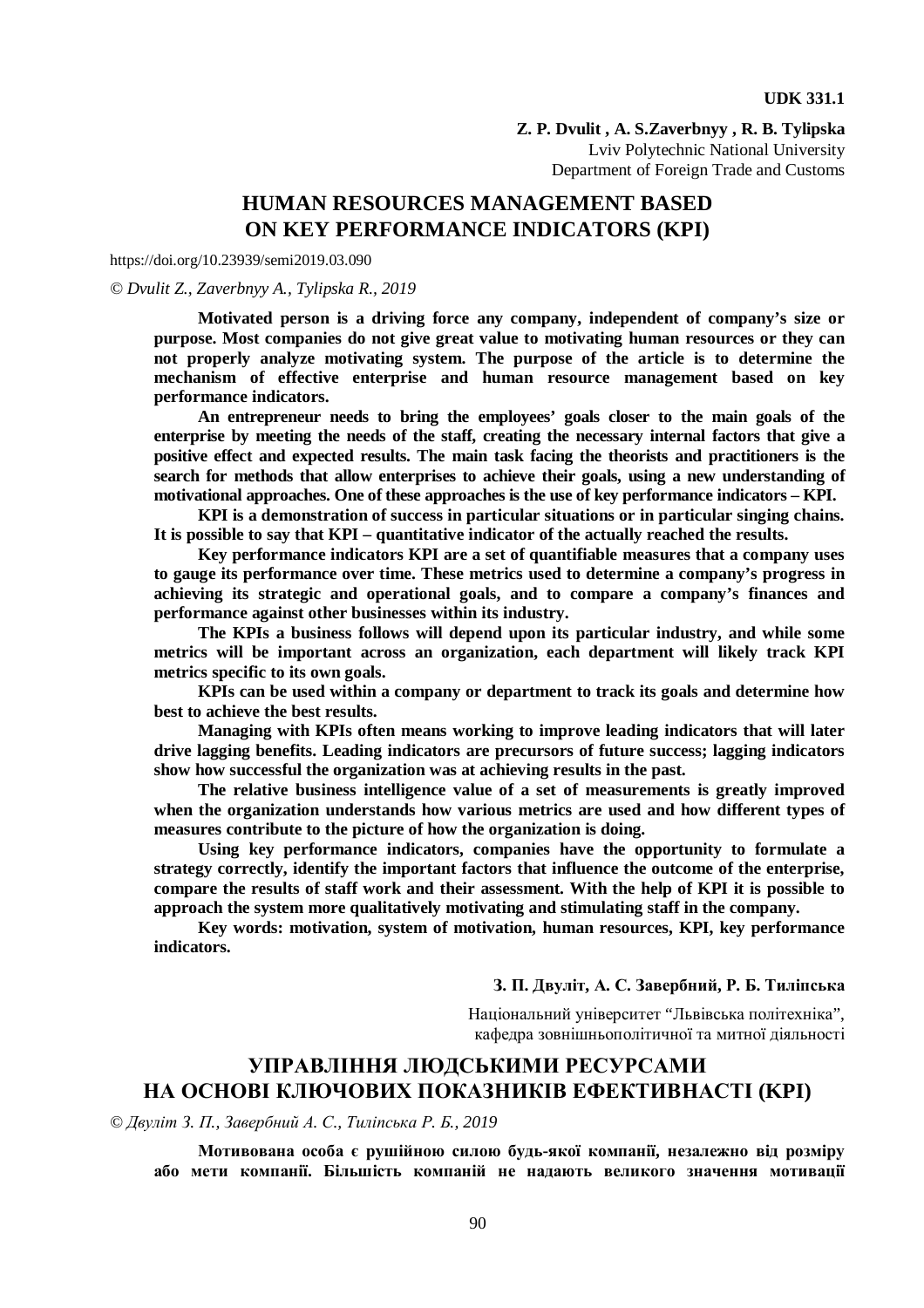**людських ресурсів, або вони не можуть правильно проаналізувати систему мотивації. Метою статті є визначення механізму ефективного управління підприємствами та людськими ресурсами на основі** 

## **Ключові слова: мотивація, система мотивації, людські ресурси, КПІ, ключові показники ефективності.**

#### **Formulation of the problem**

In order to evaluate the effectiveness of the worker, it is necessary to evaluate the results of his work in quantitative terms. KPI (Key Performance Indicators) allows you to analyze how much human effort is consistent with the result.

Today, the KPI system is one of the tools on the basis of which companies develop an effective and fair system of motivation for staff. KPI indicators should be calculated based on the company's goals, because they determine their achievements with them. Motivation of employees ensures performance of duties with maximum efficiency. Ukrainian companies are rarely using key performance indicators in the company's management process. The reasons for the unpopularity of this mechanism are:

− ignorance and inability to correctly use KPI;

- − lack of managerial experience in the field of modern methods of personnel assessment;
- − inapplicability of the foreign mechanism of construction of the KRI to Ukrainian enterprises;
- − opposing employees for changes in the organization.

For the successful introduction of KPI and, and increase in the level of motivation of employees, Ukrainian company executives need to gain experience from foreign partners. Foreign enterprises have successfully learned to implement the KPI system. For the most part, key performance indicators are used by large companies, but it is also advisable to use the system at small enterprises.

#### **Analysis of recent research and publications**

For many years, many economists and scientists have researched their mechanism for managing the system of motivation based on KPI, in particular, V. V. Kruglov, M. A. Chepenko – they studied the main trends in the formation of mechanisms for motivating personnel at a trade enterprise on the basis of KPI [1], V. N. Yarishina analyzed the advantages and disadvantages of using KPI, the principles of system implementation [2], O. Ye. Kuzmin and O. M. Bodaretzskaya investigated the relationship between the concepts of "motivation" and "motivating" in the system of motivating the staff of enterprises [24], V. Kononenko – formulated an approach to building a system of motivation based on a balanced system of indicators [3], V. V. Titiaev, A. A. Shakhbazova [4], A. K. Klochkov – researched KPI in the practice of foreign enterprises [5], O. A.Gavrysh, L. E. Dovgan, I. M.Kreydych, N. V. Semenchenko studied the concept of "labor potential" enterprises "and methods of influence on it [6], etc.

## **Setting goals**

The objectives of this article are to study the stages of the formation of a system of personnel motivation based on key performance indicators (KPIs).

#### **Presenting main material**

Effectively developed system of motivation characterizes a set of interrelated measures that stimulate an individual employee or labor collective as a whole to achieve the individual and common goals of the enterprise (organization) [15].

The management of human resources is aimed at ensuring that employees work in a coordinated manner, have an interest in what they do and in the results they get. To be able to manage human resources, you need to use an effective system of motivation. Study of literary sources in the given problem, has made it possible to systematize the basic approaches to the definition of the concept of "motivating" by different scientists and scientists, presented in the table 1.

Needs generate in the employee's minds an interest, and interest in turn – motives. Accordingly, motives predetermine a certain behavior of the employee, encourage him to commit acts and actions in order to receive rewards and achieve personal goals [14].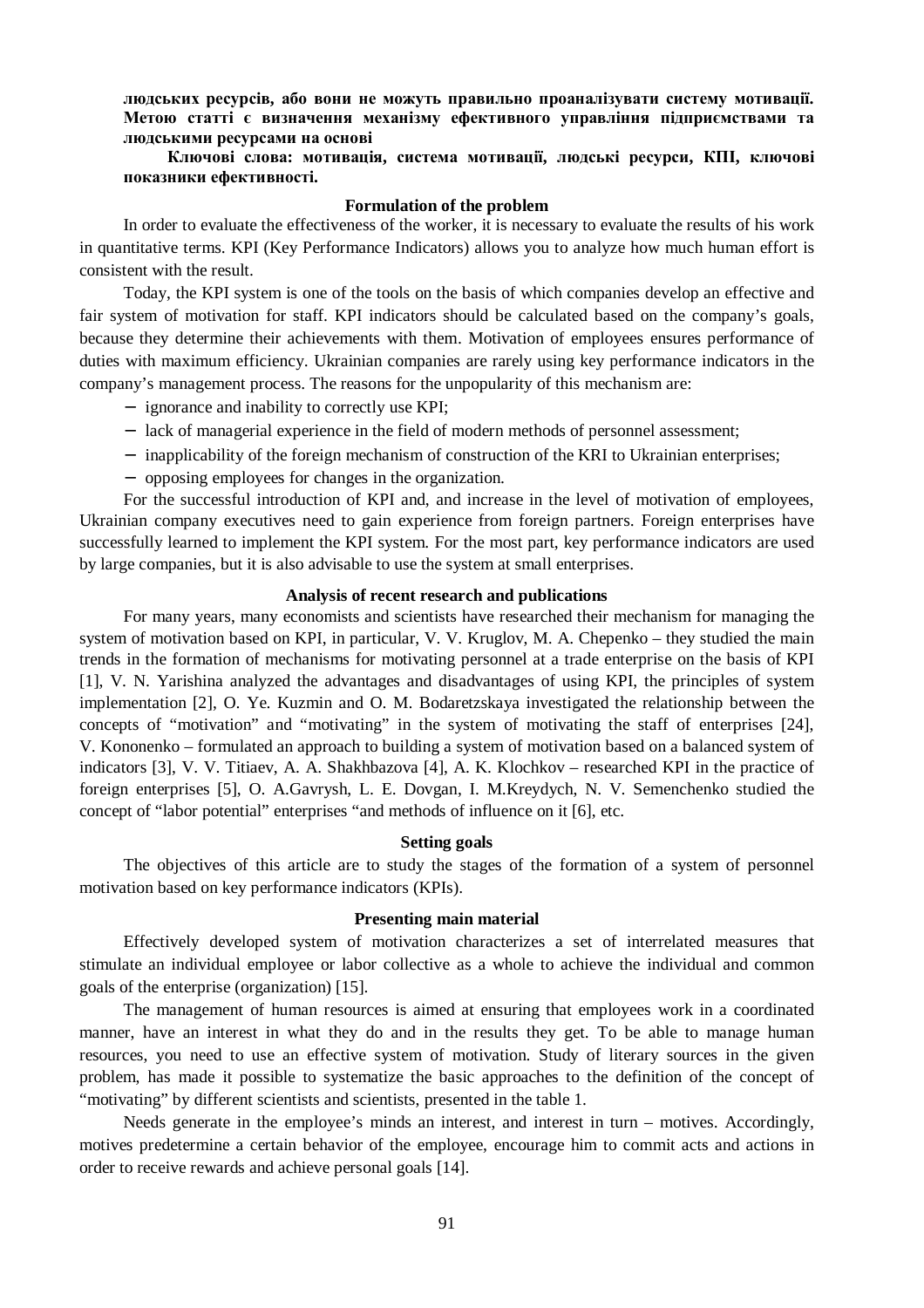In order to give a person the right motivation to perform his duties, the manager needs to have an understanding of what goals to be achieved and for what period. For this purpose, it is considered necessary to assess the employee's performance with key performance indicators.

*Table 1* 

| $\overline{\mathcal{N}_{0}}$ | Author                 | Definition                                                                               |
|------------------------------|------------------------|------------------------------------------------------------------------------------------|
| 1.                           | M. Meskon, M. Albert,  | The process of motivating people to work, which involves the use of motives of           |
|                              | F. Hedouri [7, p. 360] | human behavior for the achievement of personal goals or goals of the                     |
|                              |                        | organization.                                                                            |
| 2.                           | D. Bohunya [9]         | The subjective aspect of human activity, represented by a wide range of needs,           |
|                              |                        | desires, feelings, interests.                                                            |
| 3.                           | A. Kalinichenko [10]   | The accumulation of internal and external driving forces that prompt a person to         |
|                              |                        | work, determine the type of its behavior, orientate towards achieving the goals          |
| 4.                           | V. Shynkarenko, O.     | The process undertaken by managers is to identify the forces (motives) and to            |
|                              | Krivoruchko [11]       | develop incentives that motivate individuals to act toward achieving their               |
|                              |                        | personal goals and goals.                                                                |
|                              |                        |                                                                                          |
| 5.                           | M. Mexon [12]          | The process of inducing oneself and others to work to achieve the personal goals         |
|                              |                        | and goals of the organization.                                                           |
| 6.                           | A. M. Colot[13]        | The aggregate of internal and external driving forces that prompt a person to            |
|                              |                        | work, determine the behavior, forms of activity, give this activity orientation,         |
|                              |                        | focused on achieving the personal goals and goals of the organization.                   |
| 7.                           | O. Ye. Kuzmin, O. G.   | The type of management activity that provides the process of inducing yourself           |
|                              | Melnyk [18]            | and other employees in activities aimed at achieving personal goals and                  |
|                              |                        | objectives of the organization.                                                          |
| 8.                           | S. A. Shapiro [19]     | The process of conscious choice of a person of a type of behavior, determined by         |
|                              |                        | the complex influence of external (stimuli) and internal (motives) factors               |
| 9.                           | V. I. Chobitok,        | A process aimed at identifying staff capabilities by influencing its internal and        |
|                              | S. V. Dybalina.[20]    | external driving forces (needs, desires, feelings and interests) with material and moral |
|                              |                        | incentives in order to achieve its personal goals and objectives of the enterprise.      |
| 10.                          | F. I. Khmil [21]       | The key to understanding human behavior and opportunities to influence it that           |
|                              |                        | is causes, incentive incentives for activities.                                          |

**Approaches to the definition of "motivating"** 

*Source: [7, p. 360; 9; 10; 11; 12; 13; 18; 19; 20; 21].* 

*Table 2* 

## **Factors of motivation of employees of the organization**

| Motivational factor               | The degree of satisfaction                                                        |
|-----------------------------------|-----------------------------------------------------------------------------------|
| Material encouragement            | The need for high wages, material rewards, a set of benefits and allowances.      |
| Comfortable working<br>conditions | Need to have good working conditions and a comfortable environment.               |
| Structuring work                  | The need for a clearly structured work, the rules for its implementation are set. |
| Social contacts                   | The need to communicate with a wide range of people, have close relationships     |
|                                   | with colleagues.                                                                  |
| Recognition of merit              | The need for others to appreciate the achievement of an individual.               |
| The pursuit of achievement        | The need to set complicated goals for you and achieve them.                       |
| Power and influence               | The desire to lead others, the desire for competition and influence.              |
| Diversity and change              | The need for constant change, the desire to be ready for action.                  |
| Self improvement                  | The need for self-improvement and development as a person.                        |
| Interesting and useful work       | The need to have a socially useful job.                                           |

*Source: [25, с. 106].*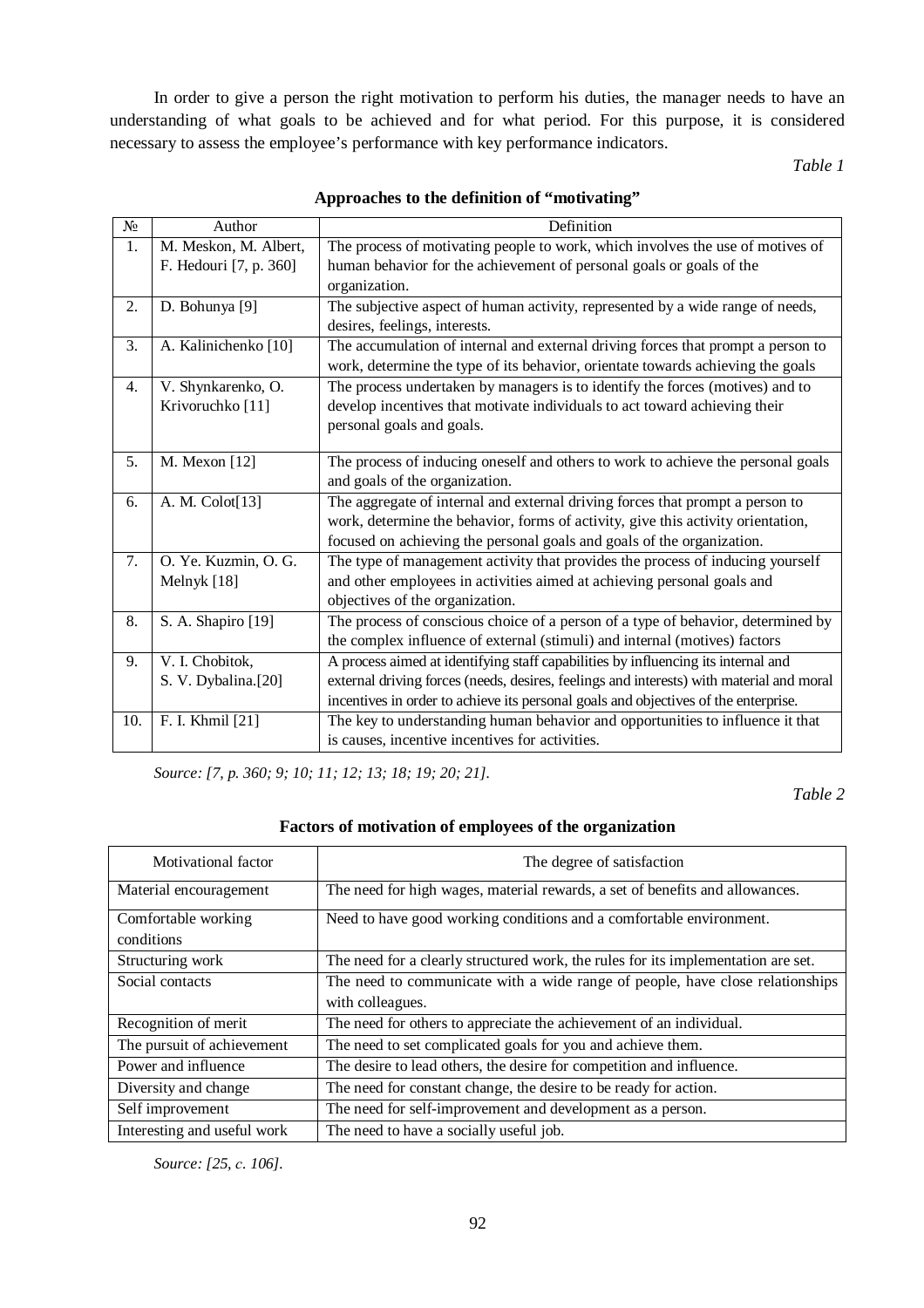Before applying the tools and methods of motivating staff, it is necessary to determine that there is a motive for a person. As a rule, this is not one factor, but several. Analysis of AA Cheban made it possible to distinguish factors of motivation of employees of the organization, which is given in the table. 2

The term KPI was first proposed by Peter Drucker. KPI is an evaluation system that helps organizations determine achievement of strategic and tactical (operational) goals. This tool allows you to control the business activity of employees and the company as a whole in real time [8]. KPIs are used to quickly assess the current value and the state of a particular metric compared to the target value.

To use the KPI system effectively, business executives must comply with the requirements shown in fig. 1.



*Fig. 1. Requirements for KPI indicators* 

Proposed on the basis of [8, p. 89; 22, p. 183; 23, p. 164].

The generalization of literary sources on the problem of the effectiveness of KPI use made it possible to propose the following main requirements:

- − measurable, that is, the ability to represent the indicator in digital terms;
- − controllability clarity and ease of measurement of indicators in one method;
- − the interest of the company's employees in increasing the motivation and use of KPI;

− achievement and reality for execution, the company should have enough resources to get the desired results;

− relevance – relevance to what measures are measured;

− controls – possibility of impact on indicators.

− limited quantity.

Scientists Kaplan R. and Norton D. recommend to use in the assessment of human resources no more than 20 indicators of KPI [16]. Panov M. suggests using no more than 10-15 KPI indicators, otherwise managers will be overwhelmed by planning [17].

The analysis of key performance indicators of different scholars has allowed to distinguish a number of advantages of using KPI:

- − formulation of clear objectives of the enterprise with concrete values;
- − operational control of the results of the enterprise and the possibility of influencing them;
- − timely response to complex situations;
- − timely adjustment of goals, optimization of plans;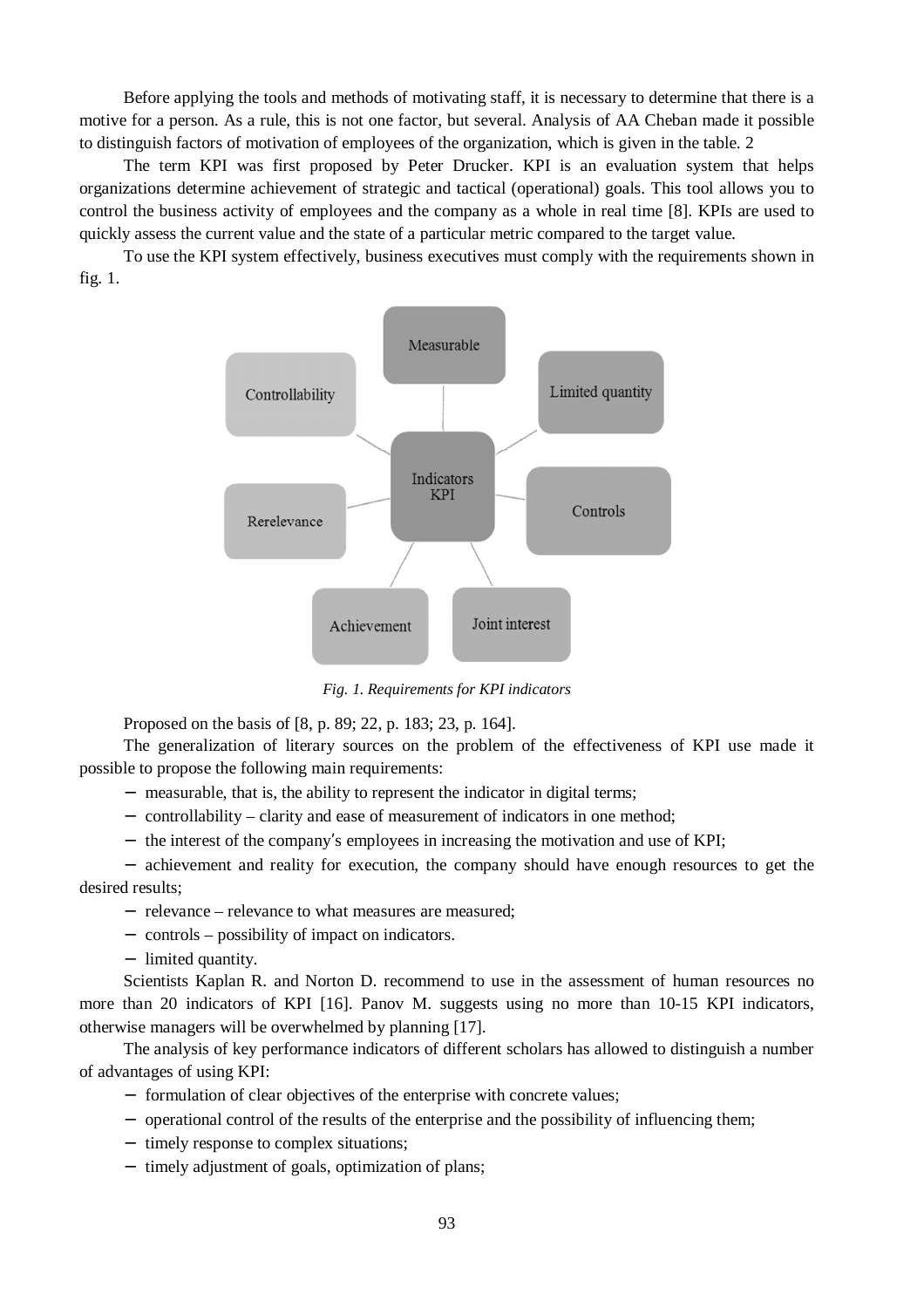- − assessment of the state of management at the enterprise;
- − identification of successful business directions;
- − motivation of employees to achieve results;
- − objective assessment of the work of employees.

Developing and implementing a KPI system is a complex process that needs to be taken seriously and planned. Over the years, research and practical use of KPI has created a sequence that requires the implementation of the KPI system. On the basis of a general understanding of the sequence of KPI implementation in the enterprise, we were asked to carry out several steps, which are presented in the table 3.

*Table 3* 

## **Stages of implementation of the KPI system**

| Phase number | Phase content                                                                                                                                                                                                                                                                                                                                                                                                                                                                                                                                                                                                                                                                                                                                                                                                                                                                         |
|--------------|---------------------------------------------------------------------------------------------------------------------------------------------------------------------------------------------------------------------------------------------------------------------------------------------------------------------------------------------------------------------------------------------------------------------------------------------------------------------------------------------------------------------------------------------------------------------------------------------------------------------------------------------------------------------------------------------------------------------------------------------------------------------------------------------------------------------------------------------------------------------------------------|
|              | 2                                                                                                                                                                                                                                                                                                                                                                                                                                                                                                                                                                                                                                                                                                                                                                                                                                                                                     |
| Phase 1      | Initiation of the project team and development of a plan of measures setting the timing of the<br>expected results. From the very beginning of the implementation of the system, the manager of<br>the highest levels should agree on its application in the company. It is recommended to develop<br>KPI in the top-down hierarchy – from the main goal of the enterprise to the objectives of the<br>units and functionals                                                                                                                                                                                                                                                                                                                                                                                                                                                          |
| Phase 2      | Formulating the company's strategy and goals, regulating all processes that will accompany the<br>KPI system. On the basis of a defined strategy, a "tree of goals" of the enterprise is being built.<br>The strategy of the company should be divided into specific strategic directions, within which<br>the tasks for separate structural subdivisions are allocated. The optimization and coordination of<br>the organizational structure is being carried out                                                                                                                                                                                                                                                                                                                                                                                                                    |
| Phase 3      | Directly develop and describe the KPI, set up an information system, identify the units for<br>which a motivational scheme will be formed, and define goals for these divisions.<br>Employee training and staff explanations are what the KPI system needs. If you implement key<br>indicators, only on the instructions of the leadership, then you may encounter misunderstanding<br>and rejection of this system by employees. If the opinion of the employees is not taken into<br>account, and they are simply faced with the fact $-$ to create a strong team and achieve their<br>goals will not work                                                                                                                                                                                                                                                                          |
| Phase 4      | Identify key performance indicators for units that have decided to use the KPI system                                                                                                                                                                                                                                                                                                                                                                                                                                                                                                                                                                                                                                                                                                                                                                                                 |
| Phase 5      | Setting valid values of indicators that will characterize the level of performance of the work<br>performed:<br>the base – the worst value allowed from which the counting of the result begins;<br>norm – a level that must necessarily be achieved in the light of circumstances (for example,<br>the situation on the market), the characteristics and complexity of work, the capabilities of the<br>employee;<br>a target is an over-normative level to which one must strive.                                                                                                                                                                                                                                                                                                                                                                                                   |
| Phase 6      | Definition of a formula for calculating wages. But the definition of the ratio of "fixed part" and<br>"variable part" in wages.<br>The fixed part, that is, the salary, is unchanged, since the base rate is predetermined and does<br>not depend on the outcome of the performance of functional duties.<br>It is on the variable of the wage component that the KPI will affect, that is, the size of the<br>variable part of the salary of each employee depends on the final result of his work. Thus, the<br>use of the KPI system motivates staff to perform their duties efficiently. The variable part of the<br>monetary remuneration must be at least 30% of the salary of the employee.<br>Along with the formula 1, a standard salary calculation is carried out.<br>$ZH = \frac{F}{Z}$ ,<br>(1)<br>where $ZP$ – salary; $F$ – fixed part; $Z$ – variable part (premium). |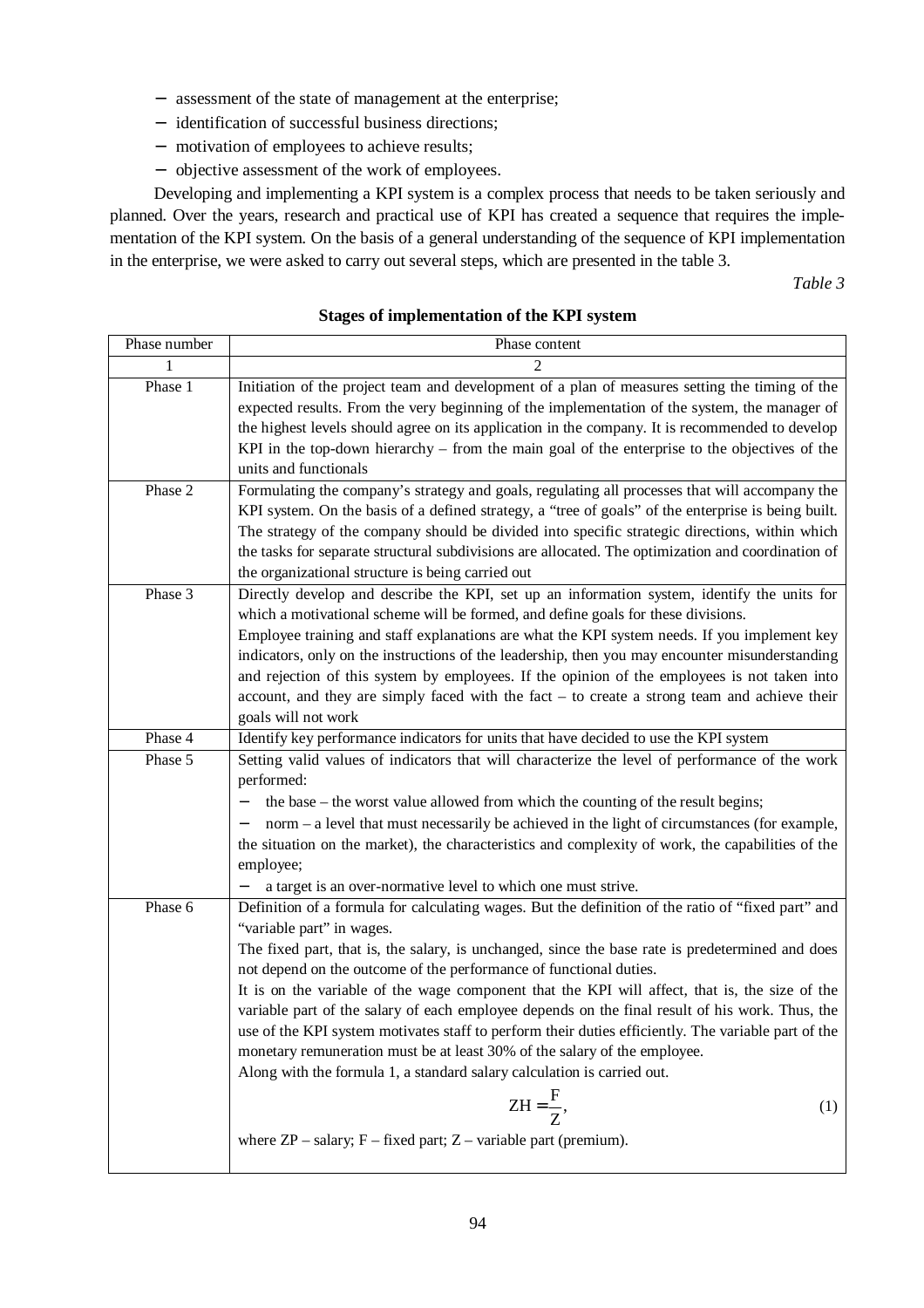| 1       | $\mathfrak{D}$                                                                                       |
|---------|------------------------------------------------------------------------------------------------------|
|         | The calculation of the variable part is based on the results of the activity, if the known size of   |
|         | the bonus fund, then the maximum bonuses are determined initially for all KPIs, depending on         |
|         | their weights:                                                                                       |
|         | $Z_{\text{max}} = P \cdot k,$<br>(2)                                                                 |
|         | where $Z_{\text{max}}$ – maximum premium for KPI; P – fund for employee bonuses; k – weight of the   |
|         | indicator.                                                                                           |
|         | For calculations it is necessary to establish to what extent the indicators will affect the variable |
|         | part. The weight of the most important KPI should not be higher than 50 %, but the least             |
|         | important is not less than 5 %. Total metric is 100 %.                                               |
|         | The prize for each KPI is calculated as a fraction of the maximum bonus, depending on how            |
|         | much the actual value of the given indicator exceeds the normative. The premium on indicators        |
|         | for which the norm has not been reached is simply not charged. Formula 3 is the final one for        |
|         | determining the size of the variable part of the employee's wages.                                   |
|         | (3)<br>$Z = Z_{\text{max}} \cdot v,$                                                                 |
|         | where $v$ – the effectiveness of the work performed.                                                 |
| Phase 7 | Control of CRI. Only with a complete system of control may fairly determine the effectiveness        |
|         | of the work performed. It will have to take into account specific key indicators: for example, the   |
|         | number of calls per day for the sales department, the number of units for the production             |
|         | department. It is necessary to introduce a reporting system, and to automate the metering            |
|         | process.                                                                                             |
| Phase 8 | Analysis of the implemented system of indicators, detection of deviations and their correction.      |
|         | If the system is implemented correctly, then each employee will be able to track their               |
|         | performance and the relationship between them and their wages.                                       |

#### **Conclusions**

The implementation of the CRI system is a lengthy process that requires attention and clarity of application. The main possibility when using the CRI system is to measure the performance of the company as a whole, its individual units and each employee. For efficient use of the system, it is necessary to use indicators that reflect the impact of each employee's actions on the company's strategy. KPIs are certain criteria (indicators) that help you understand what actions are needed to achieve the ultimate goal and improve performance.

When developing the KPI methodology, it is important to focus on:

- − the correctness of the definition of the strategy and objectives;
- − explaining the benefits of KPI to employees;
- − identification of important indicators and criteria;
- − control and coordinate the use of decisive KPIs.

Thus, the KPI tool is useful and has many advantages when it is used. Use this system regardless of the size of the company. The main condition is that the determination of KPI indicators should be consistent with all stages of the implementation of the system, since their use improves the motivation of human resources.

## **Prospects for further research**

The KPI system requires further research, since this issue is always in the process of development. Despite the already established requirements for the indicators and stages of application of the system, it needs to be improved.

Make sure you have researched as many key performance indicators as you can to determine which ones are appropriate for your industry. From there, determine which KPI targets will help you further understand and meet your goals, and then integrate them throughout your department. KPIs should match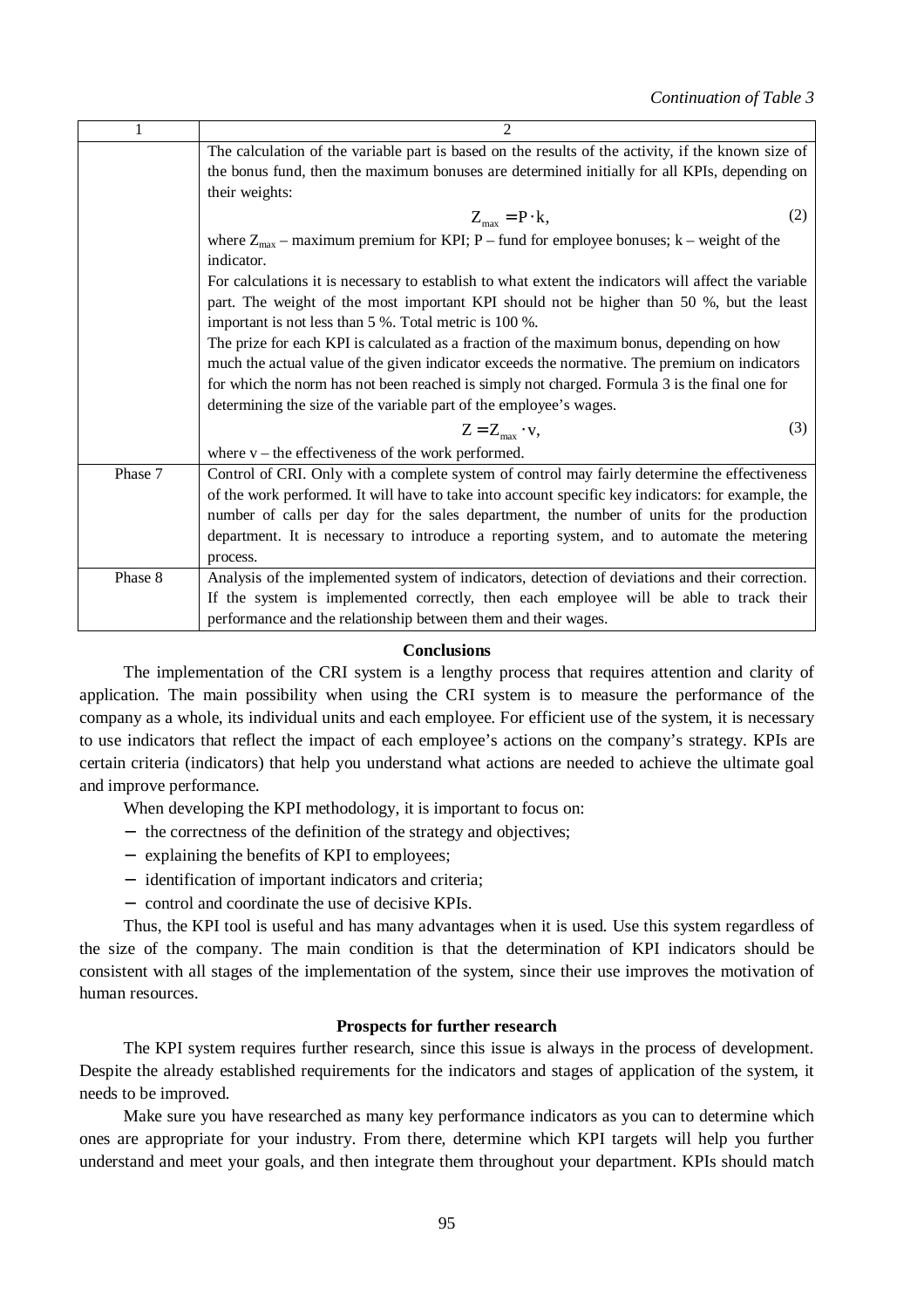your strategy, not just your industry. The prospect of further research in this direction is to develop the tools of the KPI system.

1. Круглов В. В. (2015) Використання ключових показників ефективності (KPI) в управлінні мотивацією персоналу на підприємствах сфери торгівлі, Проблеми і перспективи розвитку підприємництва. № 3(2). С. 30–35. Available at: http://nbuv.gov.ua/UJRN/piprp\_2015\_3(2)\_\_8. 2. Ярышина В. Н. (2012) Использование KPI как направление развития системы грейдов. Теория и практика общественного развития. Краснодар : Изд. дом «ХОРС», 2012. Available at: https://cyberleninka.ru/article/v/ispolzovanie-kpi-kak-napravlenie-razvitiya-sistemy-greydov. 3. І. В. Кононенко. (2011) Система мотивації на основі збалансованої системи показників. Восточно-Европейский журнал передовых технологий. № 2(2). С. 28–30. Available at: http://nbuv.gov.ua/UJRN/Vejpte\_2011\_2(2)\_\_7. 4. Тітяєв В. В., Шахбазова А. А. (2012) Ефективне управління трудовим потенціалом підприємства на основі впровадження системи ключових показників результативності. Научно-технический сборник «Коммунальное хозяйство городов». Випуск 104. Серія: Економічні науки. С. 177–182. Available at http://khg.kname.edu.ua/ index.php/khg/article/view/560/555. 5. Клочков А. К. (2010) KPI и мотивация персонала. Полный сборник практических инструментов. М.: Эксмо. 160 с. 6. Гавриш О. А. (2017) Технології управління персоналом.: монографія.-Київ : НТУУ « КПІ імені Ігоря Сікорського». 7. Мескон М., Альберт М., Хедоури Ф. (2000) Основы менеджмента; пер. с англ. M. : Дело, 704 с. 8. Цюцюра С. В., Криворучко О. В., Цюцюра М. І. (2012) Ключові показники ефективності. Принципи розробки ключових показників ефективності для бюджетної сфери. Київ. С. 87–91. 9. Богиня Д. П., Грішнова О. Л. (2002) Основи економіки праці: навч. посіб. – 3-тє вид. К.: Знання-Прес, 387 с. 10. Калініченко А. В. (2013) Мотивація та мотиваційний процес: сутність та поняття. Вісник економіки транспорту і промисловості. № 42, С. 417–420. 11. Шинкаренко В. Г., Криворучко О. Н. (2000) Система мотиваційного моніторингу працівників підприємства. Україна: аспекти праці. № 4. – С. 27–32. 12. М. Мескон, М. Альберт, Ф. Хедоури (1997) Основы менеджмента: пер. с англ.; общ. ред. и вступ. ст. Л. И. Евенко; Акад. нар. хоз. при правительстве РФ. – М.: Дело, 702 с. 13. Колот А. М. (2002) Мотивація персоналу: підруч. / А. М. Колот. – К.: КНЕУ, 345 с. 14. Чобіток В. І. (2015) Формування системи мотивації працівників на промислових підприємствах: теоретичний аспект. Українська інженерно-педагогічна академія, м. Харків. 15. Нікіфорова Л. О. (2019) Економіка підприємства. Дистанційний курс. Available at: http://vntu.edu.ua/index.php – 2015. 16. Каплан Р. С., Нортон Д. П. (2003) Сбалансированная система показателей. От стратегии к действию, Нортон Д. П. Пер. с англ. М.: ЗАО Олимп-Бизнес. 304 с. 17. Панов М. М. (2012) Оцінка діяльності і система управління компанією на основі KPI. 255 с. 18. Кузьмін О. Є., Мельник О. Г. (2003) Основи менеджменту: підручник. – К.: Академ-видав, 416 с. 19. Шапиро С. А. (2005) Мотивация и стимулирование персонала. – М.: ГроссМедиа, 224 с. 20. Чобіток В. І., Дибаліна С. В. (2015) Формування системи мотивації працівників на промислових підприємствах: теоретичний аспект. Українська інженерно-педагогічна академія, м. Харків. С. 71–76. 21. Хміль Ф. І. (2006) Управління персоналом: підруч.: Академвидав, 2006. 488 с. 22. Семенчук Т. Б. (2014) Сучасний інструментарій оцінки ефективності стратегії транспортної компанії. Водний транспорт. Вип. 1. – С. 182–188. Available at: http://nbuv.gov.ua/UJRN/Vodt\_2014\_1\_33. 23. Зелінський С. Е. (2013) KPI – на службу державній службі. Актуальні проблеми державного управління: збірник наукових праць ОРІДУ. Вип. 2 (54). – Одеса: ОРІДУ НАДУ, С. 163–167. 24. Кузьмін О. Є. Взаємозв'язок понять «мотивація» та «мотивування» у системі мотивування персоналу підприємств. Бізнес Інформ. № 1. – С. 347–-352. Available at: http://nbuv.gov.ua/UJRN/binf\_2015\_1\_58. 25. Чебан А. А. (2015) Eфективна система мотивації праці як елемент підвищення конкурентоспроможності підприємства // Молодий вчений. № 11 (26). С. 104–108.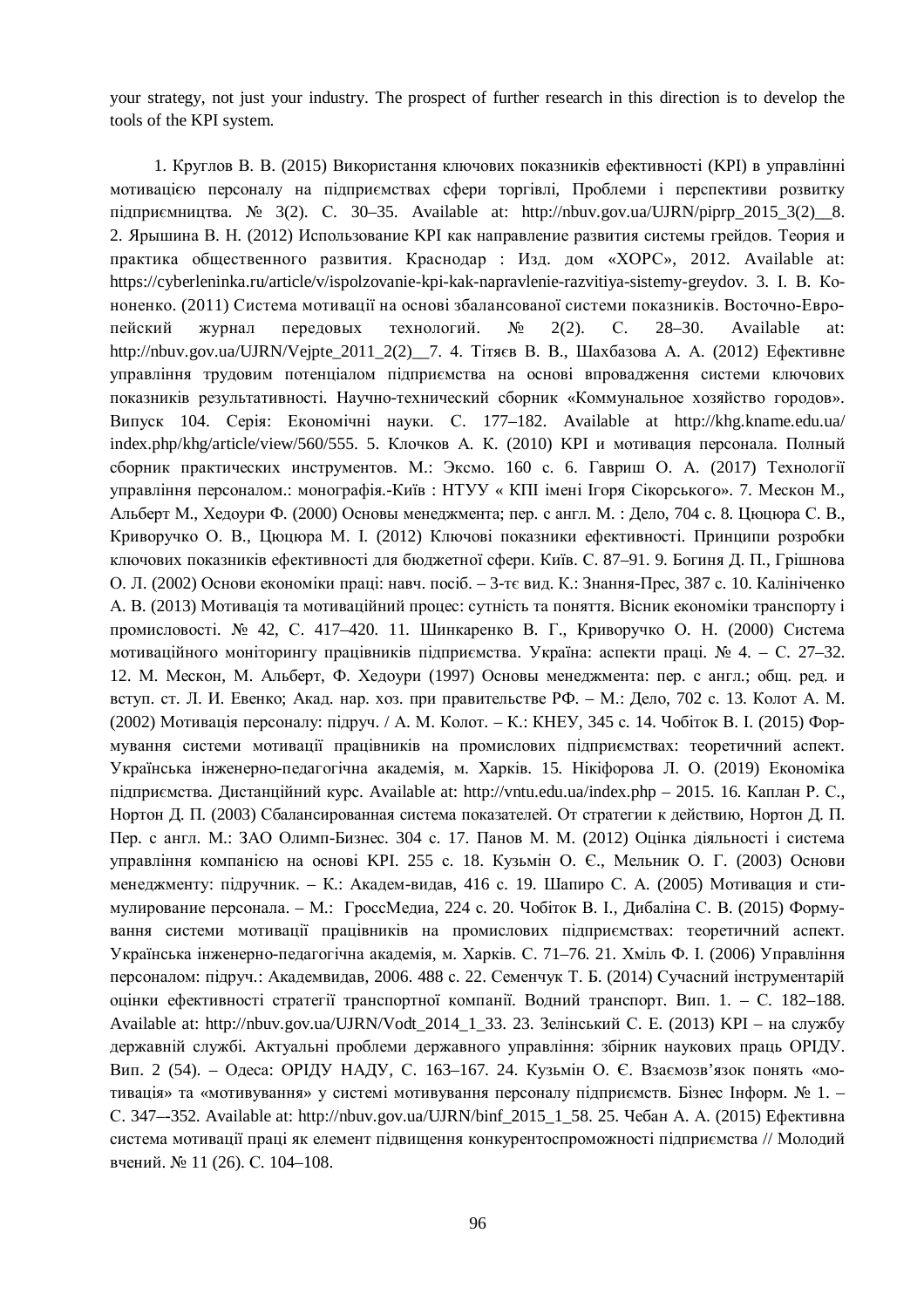1. Kruhlov V. V. & Chepenko M. A. (2015) Vykorystannia kliuchovykh pokaznykiv efektyvnosti (KPI) v upravlinni motyvatsiieiu personalu na pidpryiemstvakh sfery torhivli [Usage of the key performance indicators (KPI) to manage personnel's Motivation in the trading companies]. *Problemy i perspektyvy rozvytku pidpryiemnytstva [Kiev National University of Trade and Economy]*, 3, 30–35. Retrieved from http://www.irbis-nbuv.gov.ua/cgi-bin/irbis\_nbuv/cgiirbis\_64.exe?I21DBN=LINK& P21DBN= UJRN&Z21ID=&S21REF=10&S21CNR=20&S21STN=1&S21FMT=ASP\_meta&C21COM= S&2\_S21P03=FILA=&2\_S21STR=piprp\_2015\_3(2)\_\_8 2. Yaryshyna V. N. (2012) Ispolzovanye KPI kak napravlenye razvytyia systemy hreidov [Usage of KPI as a direction for grande system development]. *Teoryia i praktyka obshchestvennoho razvytyia [Voronezh State University].* Krasnodar: Yzd. dom «KHORS», 346-348. Retrieved https://cyberleninka.ru/article/v/ispolzovanie-kpi-kak-napravlenierazvitiya-sistemy-greydov. 3. Kononenko I. V & Hetmanova N. B. (2011) Systema motyvatsii na osnovi zbalansovanoi systemy pokaznykiv [motivation system based on Balanced Scorecard (BSC)]. *Vostochno-Evropeiskyi zhurnal peredovykh tekhnolohyi [National Technical University «Kharkiv Polytechnic Institute»].* 2(2), 28–30. Retrieved from http://nbuv.gov.ua/UJRN/Vejpte\_2011\_2(2)\_\_7 4. Titiaiev V. V. & Shakhbazova A. A. (2012) Efektyvne upravlinnia trudovym potentsialom pidpryiemstva na osnovi vprovadzhennia systemy kliuchovykh pokaznykiv rezultatyvnosti [Effective management of labor potential of the enterprise on the basis of the implementation of the system of key performance indicators of results] *Nauchno-tekhnycheskyi sbornyk «Kommunalnoe khoziaistvo horodov». Ekonomichni nauky [Kharkiv National University of Urban Economy],* 104, 177–182. Retrieved from http://khg.kname.edu.ua/ index.php/khg/article /view/560/555 5. Klochkov A.K. (2010) KPI i motyvatsyia personala [KPI and staff motivation. A complete collection of practical tools]. Moskva: Eksmo. 6. Havrysh O. A., Dovhan L. A., Kreidych I. M., Semenchenko N. V. (2017) Tekhnolohii upravlinnia personalom [Technology management staff]. Kyiv: *National Technical University of Ukraine «Kyiv Polytechnic Institute. Igor Sikorsky».* Retrieved from http://ela.kpi.ua/bitstream/123456789/ 19480/1/tekhnolohii\_upravlinnia\_personalom.pdf 7. Meskon M., Albert M., Khedoury F. [2000] Osnovy menedzhmenta [The basis of management] M.: Delo, 704. 8. Tsiutsiura S. V., Kryvoruchko O. V., Tsiutsiura M. I. (2012) Kliuchovi pokaznyky efektyvnosti. Pryntsypy rozrobky kliuchovykh pokaznykiv efektyvnosti dlia biudzhetnoi sfery [Key performance indicators. Principles of key performance indicators for budget areas]. *Kyiv National Trade and Economics University*, Kiev, 87-91. Retrieved from http://www.irbis-nbuv.gov.ua/cgibin/irbis\_ nbuv/cgiirbis\_64.exe?I21DBN=LINK&P21DBN=UJRN&Z21ID=&S21REF=10&S21CNR=20&S21STN  $=1&S21FMT=ASP$  meta $&C21COM=SA2$   $S21P03=FILA=\&2$   $S21STR=Urss$  2012 10 17. 9. Bohynia D. P, Hrishnova O. L. [2002] Osnovy ekonomiky pratsi: navch. posib [Basics of labor economics]. Kyiv: Znannia-Pres, 3, 387. 10. Kalinichenko A. V. [2013] Motyvatsiia ta motyvatsiinyi protses: sutnist ta poniattia [Motivation and motivational process: the nature and concept]. *Visnyk ekonomiky transportu i promyslovosti*. 42, 417–420. Retrieved from http://www.irbis-nbuv.gov.ua/cgi-bin/irbis\_nbuv/cgiirbis\_ 64.exe?I21DBN=LINK&P21DBN=UJRN&Z21ID=&S21REF=10&S21CNR=20&S21STN=1&S21FMT= ASP\_meta&C21COM=S&2\_S21P03=FILA=&2\_S21STR=Vetp\_2013\_42\_72. 11. Shynkarenko V.H. & Kryvoruchko O.N. (2000) Systema motyvatsiinoho monitorynhu pratsivnykiv pidpryiemstva [System of motivational monitoring of employees of the enterprise]. Ukraina: aspekty pratsi,  $4, 27 - 32$ . 12. Meskon M. (1997) Motyvatsia personalu [Motivation of staff]. M.: *Delo,* 470. 12. Kolot A.M. (2002) Motyvatsiia personalu: pidruch. [Motivation of staff]. Kyiv: KNEU, 345. 13. Chobitok V.I. & Dybalina S.V. (2015) Formuvannia systemy motyvatsii pratsivnykiv na promyslovykh pidpryiemstvakh: teoretychnyi aspect [Mechanism of forming of international currency system: theoretical aspect] Kharkiv: Ukrainska inzhenerno-pedahohichna akademiia. Retrieved from http://www.irbis-nbuv.gov.ua/cgibin/irbis\_nbuv/cgiirbis\_64.exe?I21DBN=LINK&P21DBN=UJRN&Z21ID=&S21REF=10&S21CNR=20 &S21STN=1&S21FMT=ASP\_meta&C21COM=S&2\_S21P03=FILA=&2\_S21STR=Nvkhdu\_en\_2016\_18 (2)\_\_4. 14. Nikiforova L. O. (2015) Ekonomika pidpryiemstva [Business Economics]. Vinnytsia: National